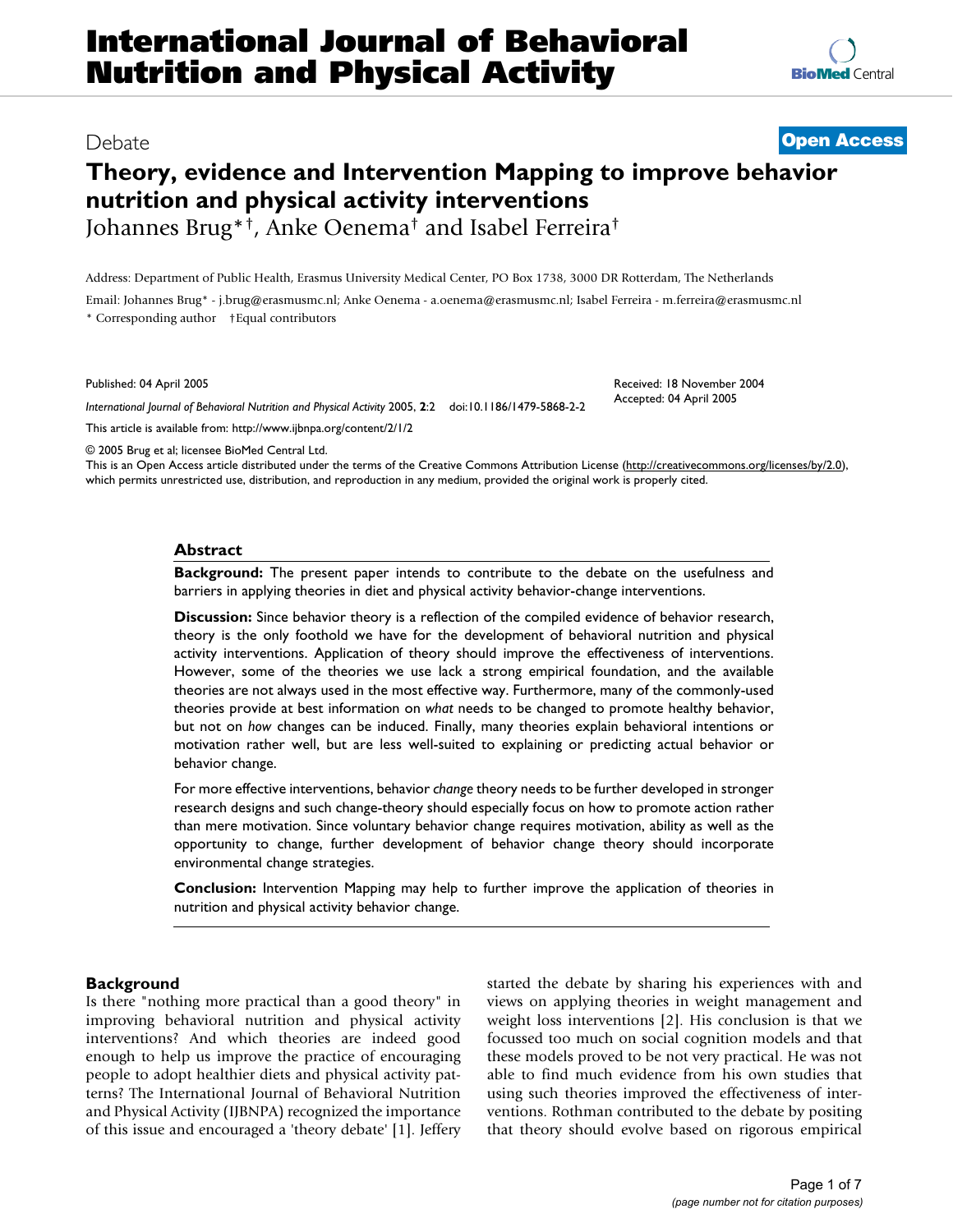

**Figure 1** A Model for Planned Health Education and Promotion

evidence and that intervention research is one of the best ways to evaluate and refine behavior change theory [3]. Rothman further stated that already much attention has been given to explaining how theories should be applied, and that now greater emphasis should be given to further refining or rejecting theoretical principles. In the present contribution to the theory debate, we argue that it is still very necessary to further improve the process that guides which theories are applied in behavior change interventions, how these theories are applied, as well as to further improve and integrate existing theories.

# *What is theory and why do we need it?*

Since the publication of Green and Kreuter's Precede and Precede-Proceed models [4], the health behavior promotion area has recognized the importance of careful theorybased intervention planning. According to these, and other similar planning models [5], the first step in healthpromotion planning is the identification of health problems that are serious and/or prevalent enough to justify spending time, money and other resources. In the second step, the behavioral risk factors for the health problems need to be identified. Step 3 is to investigate the mediators or determinants of these risk behaviors after which these determinants should be translated into intervention goals, change strategies and methods, that need to be integrated in a comprehensive intervention package (step 4) that can be implemented and disseminated (step 5). Each step should preferably be evidence-based (see Figure 1).

Behavioral theories are mostly used for step 3 of the planning process. Since free choice and autonomy are important values in many societies, and what we eat or how much we exercise are believed to be part of free choice, people choose to a large extend what they eat, and if they are physically active. With very few exceptions (small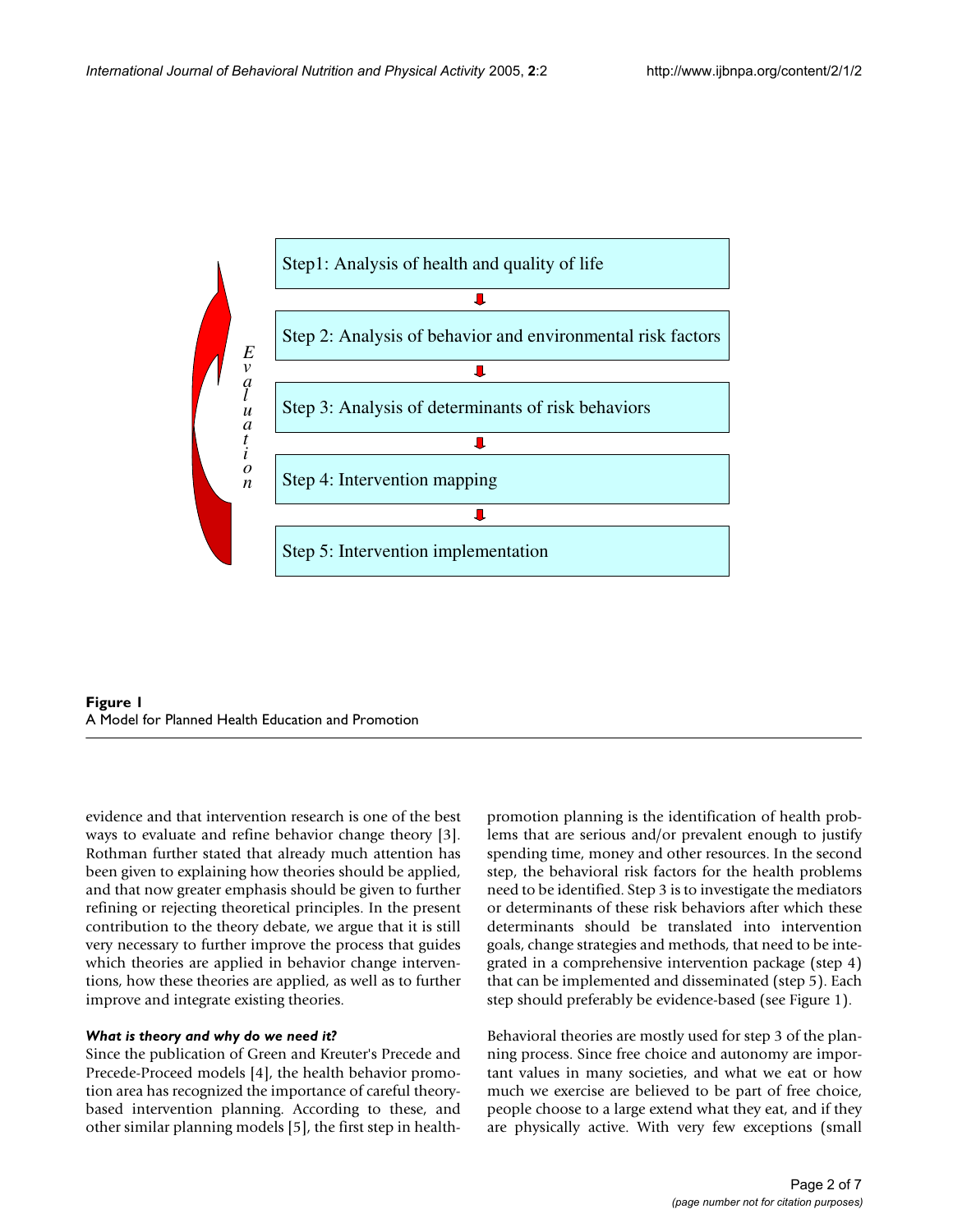children, certain groups of institutionalized people), diet and physical activity (PA) behaviors can thus not be influenced directly; instead, we need to influence people's choices. What people choose to eat or do is influenced by a complex, interrelated set of so-called 'mediators' or 'determinants' of nutrition and PA behaviors, including different cognitions as well as environmental factors such as food availability and accessibility [6]. Successful behavior change interventions are dependent on the ability to influence these mediators. Rothschild posited that these mediators can be divided in three broad categories: motivation, abilities and opportunities [7]. Thus, complex combinations of motivations, abilities and opportunities determine diet and PA behaviors. Their relative importance, as well as the underlying beliefs of these determinants, are likely to differ across different populations, as well as between individuals within populations, depending on their personal, social, and environmental circumstances. Furthermore, since these circumstances are liable to change, the most relevant specific determinants may also change over time.

Since the second half of the last century, evidence-based medicine came into fashion. The urgency to base our efforts to improve health or to prolong life on scientific evidence was also transferred to public health and health promotion. In 1998, for example, the World Health Assembly stated that all member states should adopt an evidence-based approach to health promotion [8]. However, what counts as evidence may be debatable. In clinical practice, the randomized controlled trial (RCT) is the 'gold standard' to obtain evidence. An RCT ensures good internal validity, but may lack external validity especially in evaluation of complex behavior-change interventions [8]. The effects of a diet and PA change intervention, based on an inventory of the mediators of change in a specific population and tested among that population, may not be the same in another population with different motivations, abilities or opportunities. Does this mean that evidence on significant mediators of change and effective interventions are relevant only for that specific population under those specific circumstances and thus that it is in fact impossible to build a real evidence-base for behavior change interventions? We don't think so: we should use evidence obtained in specific populations, and under specific circumstances to build, refine and improve behavior change theory.

The Collins Cobuild English Language Dictionary provides two meanings for the word 'theory'. According to the first meaning, a theory is "an idea or set of ideas to explain something. It is based on evidence and careful reasoning, but it cannot be completely proved". The second meaning of a theory according to Collins is "an idea about something that is based on a lot of thinking but not on actual knowledge or evidence".

What we can derive from research, research that includes RCTs but also formative and process evaluation, as well as other forms of impact and effectiveness evaluations [8,9], are evidence-induced general ideas, about which categories of mediators, and which intervention *strategies* and *methodologies*, as well as intervention *channels* may work for influencing certain mediators of behavior change. In other words: we need to build behavior-change theory. These theories should thus be the weighted, systematic, summarized and carefully interpreted results of what has been found in empirical studies directly or indirectly related to nutrition and PA behavior and behavior change. Therefore, we argue that theory-based – in the first aforementioned meaning of the word theory – health behavior interventions is the equivalent of the evidence-based approach in clinical practice. Therefore, theory-based interventions are the only acceptable way to proceed in promotion of healthy diet and PA habits. This, however, implies that we are highly dependent on the quality of the theories and on how these theories are applied in intervention development and implementation. Behavioral nutrition and PA research is a relatively young scientific discipline. Diet and PA behaviors are complex behavioral categories and evidence-induced behavioral nutrition and PA theory is still in its developmental phase and currently too many nutrition and PA behavioral interventions are still based on theory in its second meaning.

In the remainder of this position paper we will, therefore, argue that in healthy nutrition and PA behavior promotion

- we may not always use the available theories in the right way,
- many theories still lack a strong empirical foundation,
- we tend to use theories that are too much focused on the individual and on motivational processes, and
- we may be too inclined to apply a single theory approach.

The Intervention Mapping protocol introduced by Bartholomew and colleagues [10] suggests specific steps that guide problem-driven development, application and integration of nutrition and PA behavior-change theories. IM proposes a systematic way to proceed from knowledge about behavioral determinants to specific change goals, and subsequently to intervention methods and strategies based on the production of intervention matrixes. Such matrices finally develop into an 'intervention map' that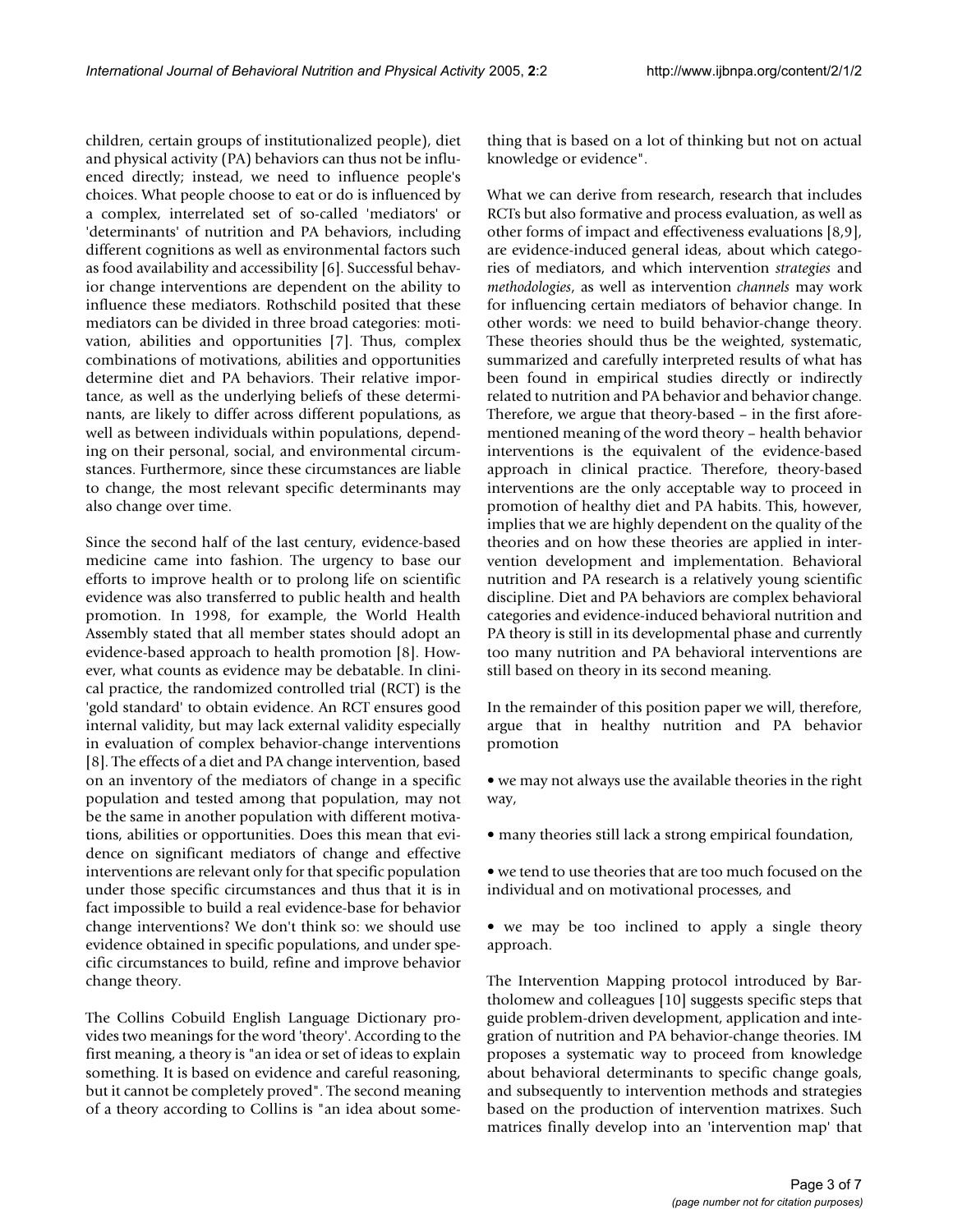make the translation of objectives to change strategies to actual intervention activities explicit [10,16]. In the next discussion paragraph we will therefore refer to approaches suggested in IM that may help to improve the application of behavior theory in intervention development.

## **Discussion**

# *Behavior and behavior change*

Theories that are used to inform nutrition and PA behavior-change interventions, are often theories primarily meant to understand, i.e., to explain or predict, behaviors [11]. Applying such theories comes with two important problems. First, a determinant of behavior is not the same as a determinant of behavior *change*. In a study based on the Theory of Planned Behavior [12,13], we found that a majority of Dutch adults had positive attitudes, subjective norms and perceived control to eat a low fat diet, and that these presumed determinants were highly associated with the intention to eat a low fat diet [14]. More than 80% of the Dutch adult population was eating a diet higher in fat than the official Dutch recommendation at that time (fat intake below 35 percent of total energy intake fat). Thus, it appeared that the conditions for encouraging the Dutch population to eat less fat were very positive. However, further research showed that attitudes, norms, perceived control, as well as intentions to *reduce* fat intakes were much less positive [14]. Most people incorrectly thought their diet was already low in fat, and had positive attitudes, perceived norms, control beliefs and intentions to keep eating what they already did [15]. These findings illustrate the need to apply the available theories to try to explain and predict the desired behavior *change* instead of the status quo of healthy or unhealthy behavior, and thus to measure attitudes, subjective norms and perceived control toward behavior change. Intervention Mapping (IM) is a framework for effective theory- and evidence-based decision-making at each step of the process of intervention development, implementation and evaluation of healthpromotion interventions [10]. IM argues that for health promotion intervention development we should first translate the health-related behavior (e.g. high fat intake) into a health-promoting behavior or behavior change (e.g. fat reduction) and then search for determinants of the required change, instead of predictors of present behavior.

Second, theories that help us to gain insight into possible determinants of nutrition and PA behaviors or behaviorchange, do not directly tell us how to modify these behaviors. Such theories only help us to find out *what* needs to be modified to induce behavior-change [2,3]. We need to use and build better theories that guide us in how the determinants of behavior-change can be modified; how to translate behavior change determinants into behaviorchange methods, strategies and actual intervention tools.

#### *Association or determination?*

Attempts have been made to develop behavior-*change* theories. One of the most popular theories used for the development of nutrition and PA behavior-change interventions is the Transtheoretical model and its popular stages of change concept. Stages of change has such a strong appeal because it is brief, has high face validity, and can be easily explained, also to the non-behavioral scientist. Thus, it is readily applicable in intervention development and has been used to develop a range of different nutrition and PA interventions (see [17,18]). Stages of Change is, however, also exemplary for the still rather weak evidence for the theories we use in behavior nutrition and PA research. The evidence for Stages of Change comes almost solely from cross-sectional studies [17,19]. For example, based on cross-sectional associations, pros, cons and self-efficacy are regarded as stage-transition determinants and are used to tailor interventions to each stage of change. However, such cross-sectional associations do not prove that these factors predict, let alone cause stage-transitions or behavior change [19]. Different authors have argued that longitudinal and experimental studies are needed to validate behavior and behaviorchange theories better [17,19,20]. In a series of studies that were recently conducted in the Netherlands, the associations found between presumed stage transition determinants and stages of change in cross-sectional studies, could not be replicated in longitudinal analyses [21]. Furthermore, stages of change lacked stability over time, even within a short time interval of only three days [21,22]. As others have also argued, such study results make the validity of one of the most often used behavior change theories rather doubtful [19]. We thus strongly support Rothman's suggestion to use intervention research to test and further refine behavior change theory [3], and Jeffery's experiences show that such rigorous, true experimental tests of theory, can be disappointing [2].

#### *From motivation to action*

Nevertheless, there is evidence that interventions that have applied the stages of change concept are more effective than non-stage matched interventions, at least for short term effects [17]. Perhaps the most important contribution of TTM is the distinction between a motivational phase and a volitional phase in behavior change [23]. The distinction between motivation and action indeed appears to be very relevant. Most theories that are used to inform diet and PA change interventions explain quite well motivation or behavioral intentions, but the explained variance for behavior or behavior change is much lower [25,26]. Intention is an important predictor of behavior. In fact, lack of intention almost certainly results in lack of behavior change. However, a positive intention is no guarantee for behavior change [26], especially not for complex, habitual behaviors like nutrition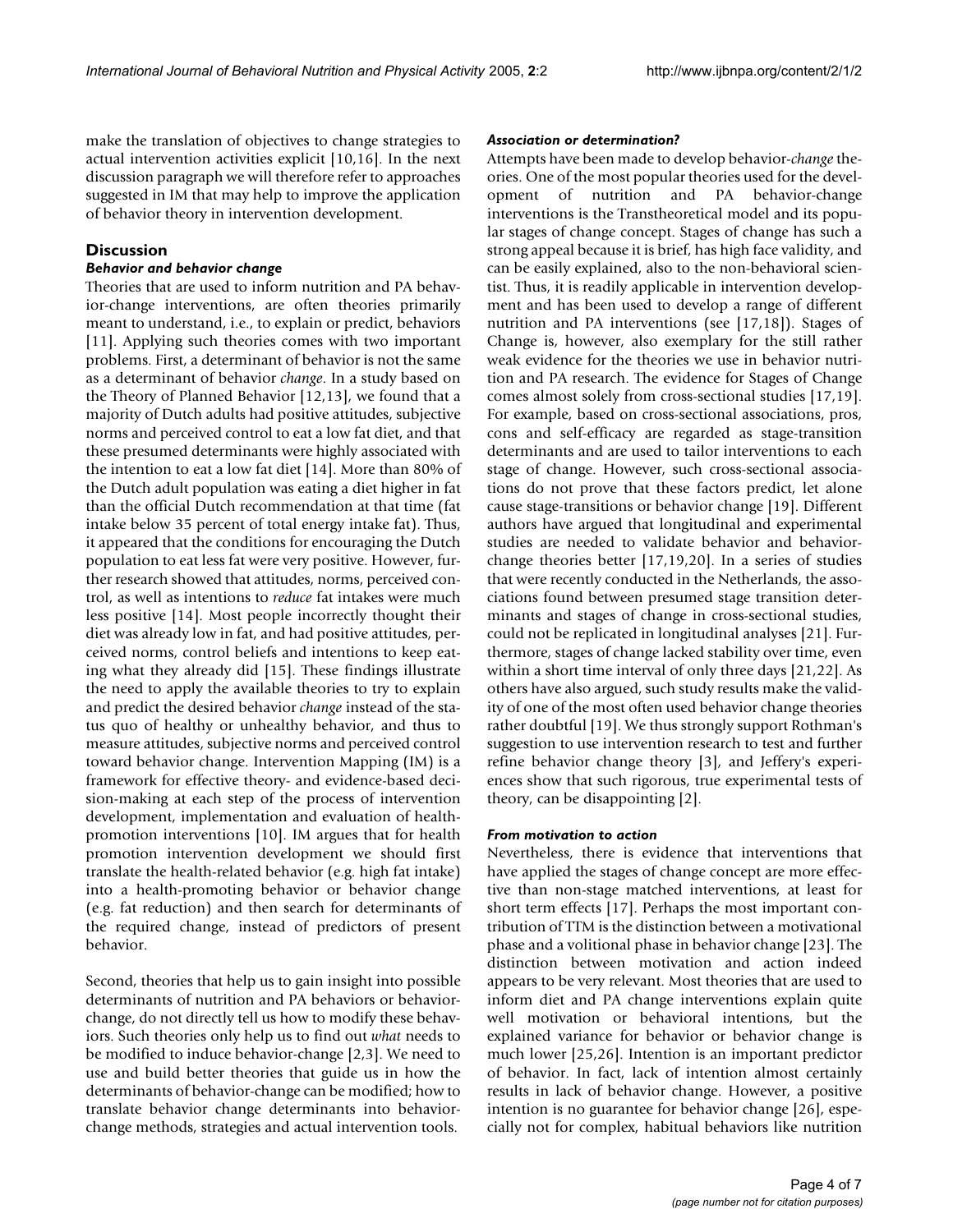and PA, that depend very much on personal abilities and environmental opportunities. We need theories to design interventions that help people bridge this intentionbehavior gap, i.e. theories that improve people's abilities and opportunities to effectively act on their motivations. Such action-oriented self-regulation models focus specifically on the cognitive mechanisms involved in translating an intention to perform a particular behavior into action. The central tenet of self-regulation models is that through the formation of action goals, pursuing these goals and continuing to pursue these goals in the face of difficulties (i.e. coping with difficulties and frustration) successful transformation of motivation into action and maintenance can be accomplished. Self-regulation models provide various strategies for action initiation and goal pursuit, such as forming implementation intentions [27], goal setting and feedback [28], action planning and building on action self-efficacy and coping self-efficacy [29], self-monitoring and skills training (12). The body of evidence regarding the efficacy and applicability of using these strategies in modifying complex health related behavior is now growing [30,31].

Another possible approach to contribute to bridging the intention – behavior gap is to try to accomplish environmental changes; to increase the actual opportunities for healthy nutrition and PA behaviors and/or to reduce the opportunities for unhealthy behaviors. It has, for example, repeatedly been argued that an environment that offers and encourages plenty of opportunities to eat palatable energy-dense foods and to avoid physical activity may make it extremely difficult for people to act on their positive intentions to prevent weight gain [32-35]. These interventions have mostly tried to apply individual behavioral theories to increase people's awareness, motivation, abilities and confidence to face such an environment. More recently, however, so-called social-ecological theory that highlight the importance of environmental influences, has gained more attention [11]. Once again, this theory mainly identifies what needs to be changed in the environment, rather than how this change can be induced. We still lack systematic evidence and careful reasoning (i.e. theory) driven interventions that can change the environment to offer better opportunities for healthy eating and PA. IM might again offer some direction here [10]. In line with ecological models of health behavior, IM distinguishes between individual and environmental determinants of health behavior and argues that interventions may directly or indirectly address the at-risk individuals. In accomplishing environmental change, the indirect pathway should be used: IM has adopted the approach of Simons-Morton and colleagues [36] and suggests that environmental change is most often eventually the result of changes in behavior of ' decision makers' or 'role actors' at the different levels of the environment:

interpersonal, organizational, community or societal. For example parents, school management, local, state and national policy makers all determine part of the nutrition and PA environment of school children. The choices and practices (i.e. behavior) of these decision makers shape the environment to a large extent; it is their health-promotion-facilitating behavior that should induce changes in the environment so that the health-related behavior of the people at risk will change. IM therefore argues that environmental change interventions can best be regarded as behavior change interventions aimed at these decision makers. Consequently, planned environmental change intervention development should first explore the important and changeable mediators of the required behavior change, formulate learning and performance objectives to be accomplished, and identify evidence or theory-based intervention strategies to induce the required behavior change among these decision makers. Environment change is thus translated into behavior change among the agents that have decisional power to modify the environment. This may only be a first step toward bringing about changes at different environmental levels, but it at least opens up a way to systematically think about the important issue of translating our revived attention for and growing insight in the importance of environment as a mediator of nutrition and PA behaviors, into environmental change interventions.

# *Problem-driven and theory-driven research*

In the last paragraph we argued that the shift in attention to social-ecological models is a much-needed development in nutrition and physical activity behavior-change research. However, what we really need are not studies that highlight the importance of individual factors, social factors *or* physical environmental factors in shaping nutrition and PA behaviors. We need more studies that integrate potential determinants at the environmental *and* the individual levels [11], to study the relative importance of motivation, abilities and opportunities [7] as mediators of nutrition and PA behaviors [37-39]. Without such integrative research, it will remain unclear which causal pathways determine behavior-change and which category of determinants is the preferred point of departure for behavior change interventions. In line with what was suggested by Kok and colleagues for applied social psychology research [40], we can distinguish two general directions in nutrition and PA behavior research: theory-driven and problem- or action-driven research [41]. Theory-driven research is conducted to test or improve the validity or applicability of a specific theory of nutrition or PA behavior (see for example [42-45]. Problem-driven or actiondriven research is conducted to tackle a specific problem, to explain this problem to the fullest extent and to give direction to possible solutions. Theories are of most importance in problem-driven research, but the main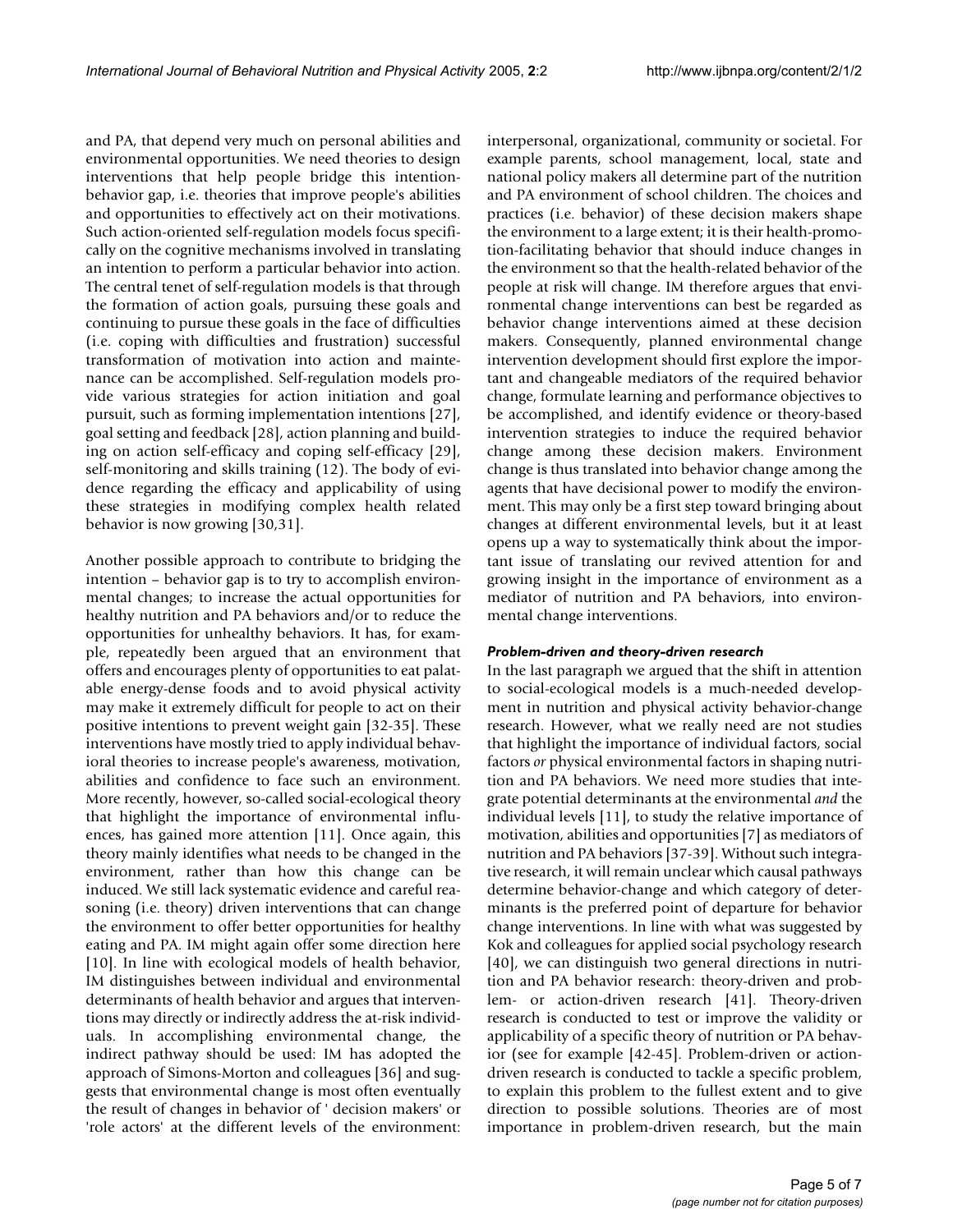focus is not on testing a theory, but on using insights from different relevant theories in order to solve a problem. Therefore, in such problem-driven research often concepts derived from different theories are used instead of the single-theory perspective of most theory-driven studies. IM has adopted this integrative (i.e. multi-level) problemdriven approach to explore mediators of behavior change and to identify potential behavior change strategies [10,16].

# **Conclusion**

Theory is the only foothold we have in development of behavior nutrition and physical activity interventions since theories are (or should be) a generalized and careful interpreted systematic summary of empirical evidence. Thus, application of theory should improve the likelihood of effectiveness of interventions. However, most of the theories that are applied in behavior nutrition and PA interventions provide information on *what* needs to be changed to promote healthy behavior but not on *how* change can be induced. Furthermore, some of these theories lack a strong empirical foundation and do better in explaining behavior intentions or motivation than actual behavior or behavior change.

For more effective interventions, behavior *change* theory needs to be further developed with stronger research designs and such change theory should especially focus on how to promote action rather than mere motivation. Since voluntary behavior change requires motivation, ability as well as the opportunity to change, further development of behavior change theory should incorporate environmental change strategies. Intervention Mapping may provide a number of tools to further improve the development and application of theories in interventions to promote nutrition and PA behavior change.

### **Competing interests**

The author(s) declare that they have no competing interests.

#### **Authors' contributions**

JB initiated this paper and wrote the first draft.

AO and IF discussed the draft paper with JB and provided written comments. AO wrote the paragraph on action-oriented theory.

## **Acknowledgements**

None

#### **References**

- 1. French SA, Worsley T: **[What is the role of theory in health](http://www.ncbi.nlm.nih.gov/entrez/query.fcgi?cmd=Retrieve&db=PubMed&dopt=Abstract&list_uids=15272937) [behavior change interventions?](http://www.ncbi.nlm.nih.gov/entrez/query.fcgi?cmd=Retrieve&db=PubMed&dopt=Abstract&list_uids=15272937)** *Int J Behav Nutr Phys Act* 2004, **1:**9.
- Jeffery RW: [How can Health Behavior Theory be made more](http://www.ncbi.nlm.nih.gov/entrez/query.fcgi?cmd=Retrieve&db=PubMed&dopt=Abstract&list_uids=15272938) **[useful for intervention research?](http://www.ncbi.nlm.nih.gov/entrez/query.fcgi?cmd=Retrieve&db=PubMed&dopt=Abstract&list_uids=15272938)** *Int J Behav Nutr Phys Act* 2004, **1:**10.
- 3. Rothman AJ: **["Is there nothing more practical than a good the](http://www.ncbi.nlm.nih.gov/entrez/query.fcgi?cmd=Retrieve&db=PubMed&dopt=Abstract&list_uids=15279674)[ory?": Why innovations and advances in health behavior](http://www.ncbi.nlm.nih.gov/entrez/query.fcgi?cmd=Retrieve&db=PubMed&dopt=Abstract&list_uids=15279674) change will arise if interventions are used to test and refine [theory.](http://www.ncbi.nlm.nih.gov/entrez/query.fcgi?cmd=Retrieve&db=PubMed&dopt=Abstract&list_uids=15279674)** *Int J Behav Nutr Phys Act* 2004, **1:**11.
- 4. Green LW, Kreuter MW: **Health promotion planning: An educational and ecological approach.** 3rd edition. Mountain View, CA, Mayfield; 1999.
- 5. McKenzie JF, Smeltzer JL: **Planning, implementing, and evaluating health promotion programs: A primer.** Third edition edition. Boston, Allyn and Bacon; 2001.
- 6. Baranowski T, Weber Cullen K, Baranowski J: **[Psychosocial corre](http://www.ncbi.nlm.nih.gov/entrez/query.fcgi?cmd=Retrieve&db=PubMed&dopt=Abstract&list_uids=10448515)[lates of dietary intake: Advancing dietary intervention.](http://www.ncbi.nlm.nih.gov/entrez/query.fcgi?cmd=Retrieve&db=PubMed&dopt=Abstract&list_uids=10448515)** *Annu Rev Nutr* 1999, **19:**17-40.
- 7. Rothschild ML: **Carrots, Sticks, and Promises: A Conceptual Framework for the Management of Public Health and the Social Issue Behaviors.** *J Mark* 1999, **63:**24-37.
- 8. Rootman I, Goodstadt M, Hyndman B, McQueen DV, Potvin L, Springett J, Ziglio E: **Evaluation in health promotion: Principles and perspectives.** Copenhagen, WHO regional Office for Europe; 2001.
- 9. Campbell M, Fitzpatrick R, Haines A, Kinmonth AL, Sandercock P, Spiegelhalter D, Tyrer P: **[Framework for design and evaluation](http://www.ncbi.nlm.nih.gov/entrez/query.fcgi?cmd=Retrieve&db=PubMed&dopt=Abstract&list_uids=10987780) [of complex interventions to imporve health.](http://www.ncbi.nlm.nih.gov/entrez/query.fcgi?cmd=Retrieve&db=PubMed&dopt=Abstract&list_uids=10987780)** *BMJ* 2000, **321:**694-696.
- 10. Bartholomew KL, Parcel GS, Kok G, Gottlieb NH: **Intervention mapping: designing theory- and evidence-based health promotion programs.** California, Mayfield publishing company; 2001:515.
- 11. Kok G, Schaalma H, Ruiter R, Empelen P van, Brug J: **[Intervention](http://www.ncbi.nlm.nih.gov/entrez/query.fcgi?cmd=Retrieve&db=PubMed&dopt=Abstract&list_uids=14683571) [mapping: A protocol for applying Health Psychol theory to](http://www.ncbi.nlm.nih.gov/entrez/query.fcgi?cmd=Retrieve&db=PubMed&dopt=Abstract&list_uids=14683571) [prevention programmes.](http://www.ncbi.nlm.nih.gov/entrez/query.fcgi?cmd=Retrieve&db=PubMed&dopt=Abstract&list_uids=14683571)** *J Health Psychol* 2004, **9:**85-89.
- 12. Baranowski T, Cullen KW, Nicklas T, Thompson D, Baranowski J: **[Are current health behavioral change models helpful in guid](http://www.ncbi.nlm.nih.gov/entrez/query.fcgi?cmd=Retrieve&db=PubMed&dopt=Abstract&list_uids=14569036)[ing prevention of weight gain efforts?](http://www.ncbi.nlm.nih.gov/entrez/query.fcgi?cmd=Retrieve&db=PubMed&dopt=Abstract&list_uids=14569036)** *Obes Res* 2003, **11 Suppl:**23S-43S.
- 13. Ajzen I: **The theory of planned behavior.** *Organizational Behavior and Human Decision Processes* 1991, **50:**179-211.
- 14. Conner M, Norman P: **Predicting health behaviour.** Philadelphia, Open University Press; 1996:230.
- 15. Brug J, Kok GJ: **Misconceptie van consumenten over eigen vetconsumptie [misconceptions of consumers about their own fatconsumption].** *Voeding* 1995, **56:**11-14.
- 16. Brug J, van Assema P, Lenderink T, Glanz K, Kok G|: Self-rated die**tary fat intake: association with objective assessment of fat, psychosocial factors and intention to change.** *J Nutr Educ* 1994, **26:**218-223.
- 17. Adams JWM: **[Why don't stage-based activity promotion inter](http://www.ncbi.nlm.nih.gov/entrez/query.fcgi?cmd=Retrieve&db=PubMed&dopt=Abstract&list_uids=15253998)[ventions work?](http://www.ncbi.nlm.nih.gov/entrez/query.fcgi?cmd=Retrieve&db=PubMed&dopt=Abstract&list_uids=15253998)** *Health Educ Res* 2004, **20:**237-243.
- 18. Van Sluijs EMF, Van Poppel MNM, Van Mechelen W: **[Stage-based](http://www.ncbi.nlm.nih.gov/entrez/query.fcgi?cmd=Retrieve&db=PubMed&dopt=Abstract&list_uids=15110061) [lifestyle interventions in primary care: are they effective?](http://www.ncbi.nlm.nih.gov/entrez/query.fcgi?cmd=Retrieve&db=PubMed&dopt=Abstract&list_uids=15110061)** *Am J Prev Med* 2004, **26:**330-343.
- 19. Sutton S: **Interpreting cross-sectional data on stages of change.** *Psychol Health* 2000, **15:**163-171.
- 20. Baranowski T, Cullen KW, Baranowski J: **[Psychosocial correlates](http://www.ncbi.nlm.nih.gov/entrez/query.fcgi?cmd=Retrieve&db=PubMed&dopt=Abstract&list_uids=10448515) [of dietary intake: advancing dietary intervention.](http://www.ncbi.nlm.nih.gov/entrez/query.fcgi?cmd=Retrieve&db=PubMed&dopt=Abstract&list_uids=10448515)** *Annu Rev Nutr* 1999, **19:**17-40.
- 21. De Vet E, De Nooijer J, De Vries N, Brug J: **Stages of change in fruit intake: A longitudinal examination of stability, stage transitions and transition profiles.** *Psychol Health* in press.
- 22. De Nooijer J VAPDVEBJ, Van Assema P, De Vet E, Brug J: **[How sta](http://www.ncbi.nlm.nih.gov/entrez/query.fcgi?cmd=Retrieve&db=PubMed&dopt=Abstract&list_uids=15668216)[ble are stages of change for nutrition behaviors?](http://www.ncbi.nlm.nih.gov/entrez/query.fcgi?cmd=Retrieve&db=PubMed&dopt=Abstract&list_uids=15668216)** *Health Promot Int* 2005, **20:**27-32.
- 23. Brug J, Conner M, Harre N, Kremers S, McKellar S, Whitelaw S: **[The](http://www.ncbi.nlm.nih.gov/entrez/query.fcgi?cmd=Retrieve&db=PubMed&dopt=Abstract&list_uids=15618324) [Transtheoretical Model and styles of change: a critique:](http://www.ncbi.nlm.nih.gov/entrez/query.fcgi?cmd=Retrieve&db=PubMed&dopt=Abstract&list_uids=15618324) Observations by five Commentators on the paper by Adams J and White M (2004). Why don't stage-based activity pro[motion interventions work?](http://www.ncbi.nlm.nih.gov/entrez/query.fcgi?cmd=Retrieve&db=PubMed&dopt=Abstract&list_uids=15618324)** *Health Educ Res* 2004, **20:**244-258.
- 24. Godin G, Kok G: **[The theory of planned behavior: a review of](http://www.ncbi.nlm.nih.gov/entrez/query.fcgi?cmd=Retrieve&db=PubMed&dopt=Abstract&list_uids=10163601) [its applications to health-related behaviors.](http://www.ncbi.nlm.nih.gov/entrez/query.fcgi?cmd=Retrieve&db=PubMed&dopt=Abstract&list_uids=10163601)** *Am J Health Promot* 1996, **11:**87-98.
- 25. Sheeran P: **Intention-Behavior Relations: A Conceptual and Empirical Review.** In *European Review of Social Psychology Volume 12*. Edited by: Hewstone WSM. , John Wiley & Son; 2002:1-36.
- 26. Gollwitzer PM: **Implementation intentions: Strong effects of simple plans.** *Am Psychol* 1999, **54:**493-503.